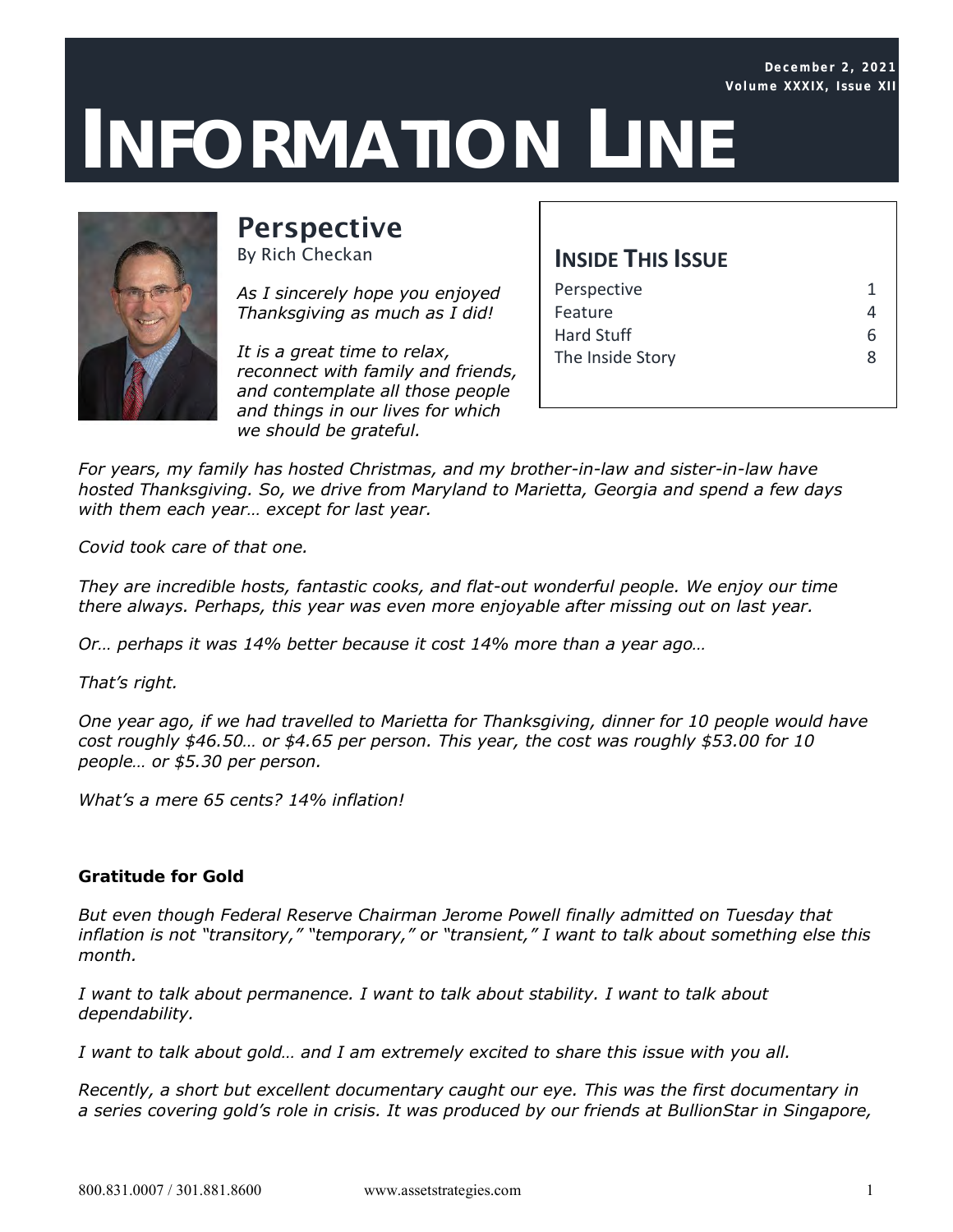*and it looks at gold's role in securing freedom for refugees of Vietnam in the 1970's and early 1980's.*

*Gold – money of last resort – was the only money accepted to escape Vietnam after Saigon fell. The short video shares the story of two refugees. Those stories played out time and time again… for a million and a half refugees.*

*The Tale of the Taels*

*In the documentary, they mention gold taels… the form of gold predominantly traded in Vietnam. Therefore, it was the predominant form of gold traded for a helicopter ride or a boat ride to what many refugees hoped would be freedom and the start of a new life somewhere.*

*This tale is very familiar to all of us here at Asset Strategies International (ASI). This is why the documentary caught our eye.*

*This tale is the reason ASI exists today.*

*In 1975, Michael Checkan and Glen O. Kirsch – ASI's founders – worked for Deak-Perera. Deak was awarded the contract by the U.S. State Department to be the exclusive provider of precious metals and foreign currency exchange at the five Refugee Camps establish to receive the incoming flood of refugees from Vietnam.*

*Michael and Glen went down to Eglin Air Force Base in Florida… one of the five camps. There, they helped Vietnamese refugees transfer their wealth across borders to begin their lives anew in America.*

*That story, which caused the epiphany that led Michael and Glen to start this company in 1982 is included in today's issue as well.*

*Gold Saved My Life*

*Continuing the theme, we have a Q&A we conducted with one of our long-time clients.*

*We reached out to the good doctor once we saw the documentary because she is a Vietnamese refugee as well, and she has repeatedly told us over the years how gold saved her life.*

*We asked her to watch the video and let us know her thoughts. She said she couldn't stop crying.*

*When we asked her to share some of her insights anonymously, she graciously agreed. We have included that Q&A in this issue as well. Once you read her comments, I don't think it is possible to take gold for granted again.*

*On behalf of our team, I am eternally grateful to our wonderful friend and client for sharing her story and her thoughts with us.*

*Very powerful. Thank you!*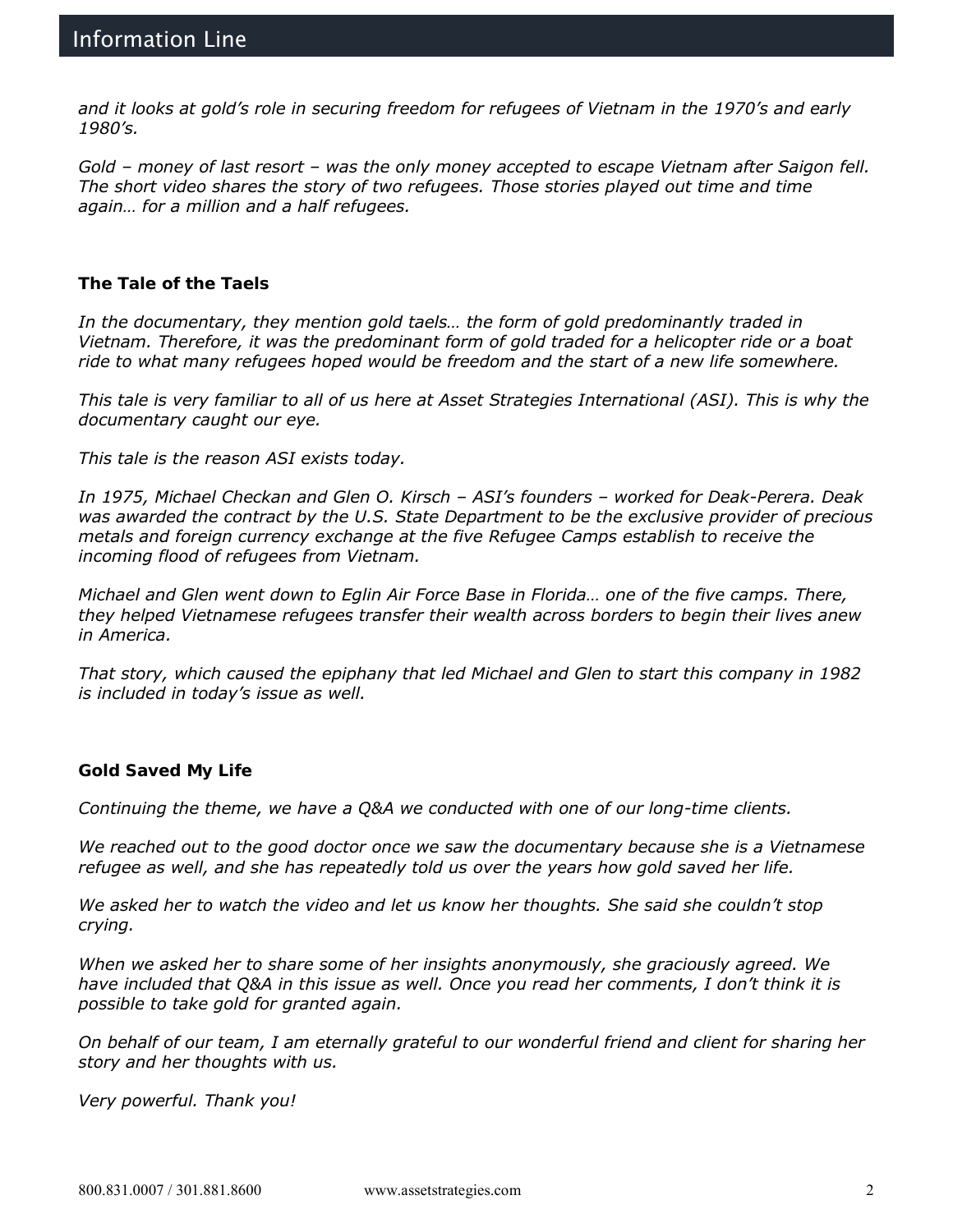#### *Gold Now… More Than Ever*

*I don't know about you, but when I see those three parallel stories about the role gold played for the Vietnamese refugees roughly 50 years ago, I am baffled by the silliness that pervades our fiscal and monetary policies today.*

*Unfortunately, back to the present reality. When we last left our fearless Fed Chairman, he was admitting that inflation was worse and would last longer than ever expected.*

*However, what Chairman Powell either doesn't understand or fails to admit is… the Federal Reserve and our government created this mess.*

*They have been fooled by the amount of inflation from day one. They have been fooled by the duration of inflation from day one. To this day, they are still fooled by both, and they are illprepared to fight it back.*

*Over the past year and a half, our government has…*

- *Increased the money supply by roughly 380%*
- *Crippled our economy with lockdowns*
- *Caused inventories of products to dwindle*
- *Ground supply chains to a halt through their lockdowns*

*That combination of an inordinate amount of money chasing a finite and dwindling supply of goods and services leads without detour to higher price pressures and inflation.*

*I doubt the Fed can control a monster they either don't know - or are scared to admit - they created.*

#### *So… Let the Party Rage On*

*Right before Thanksgiving, President Biden re-nominated Chairman Jerome Powell to lead the Fed for another term.*

*Apparently, that sat well with Wall Street. Stocks rallied on the news. Of course, that shouldn't be a surprise for two reasons.*

*First, the punch that Chairman Powell is serving at the party is in high demand on Wall Street. It is the fuel that feeds the fire in equities. As long as the Fed continues to create funny money out of thin air, stocks should keep running higher.*

*(Needless to say, so will inflation.)*

*Second, Wall Street loves certainty. The more confident they are about the future, the more willing they are to place their bets. It's when things are volatile and uncertain that they pull their money off the craps table.*

*More Chairman Powell. More punch in the punchbowl. More free and easy money. More artificially low interest rates. More confidence on Wall Street. More bets placed on the table.*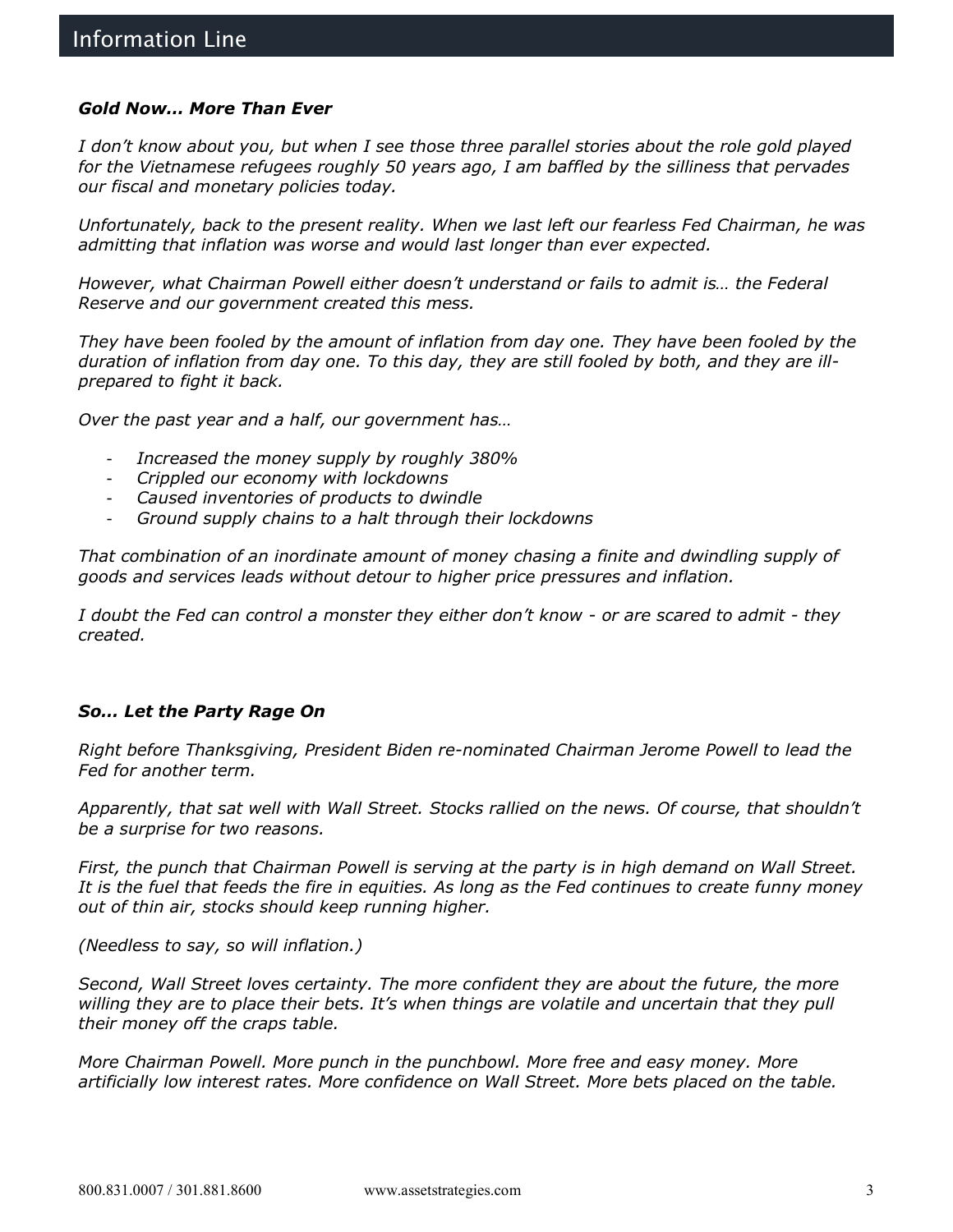*What Does That Mean for Gold?*

*As inflationary pressures surged and became very mainstream last month, gold and silver prices started to awaken from their slumber.*

*However, with more Chairman Powell and the monsters he has created, I would not be surprised to see gold take a little bit of a backseat to the dollar and stocks. A new round of greed was just set into motion.*

*But make no mistake. Gold's and silver's time is coming. When it does, you will be glad you bought here.*

*So, on top of all the other people and things for which I was grateful last week – and there were many – I add another. I am grateful to President Biden for re-nominating Chairman Powell and for indirectly extending the fire sale on gold and silver.*

*After all, buying gold and silver well is a great way to Keep What's Yours!*

*Thank you, President Biden!*

*—Rich Checkan*

*"Subscribers and friends are always asking me to recommend a good reputable coin dealer, and among several that I recommend, Asset Strategies is one of my favorites. I've known the principals Michael Checkan*  and his nephew Rich, for yearsas friends and experts in the field of precous metals and curencies.

*I once gave a list of recommended precious metals dealers to the former chairman of Goldman Sachs who wanted to buy gold as a hedge against inflation and crisis, and he chose to buy from ASI. He was happy with their price and service."*

*Mark Skousen// Editor, Forecasts & Strategies*

\_\_\_\_\_\_\_\_\_\_\_\_\_\_\_\_\_\_\_\_\_\_\_\_\_\_\_\_\_\_\_\_\_\_\_\_\_\_\_\_\_\_\_\_\_\_\_\_\_\_\_\_\_\_\_\_\_\_\_\_\_\_

# Feature Gold in Times of Crisis: Passage Out of Vietnam

BullionStar recently released the first documentary in a series called "Gold in Times of Crisis." The documentaries explore the key role that Gold has played in human history during times of crisis.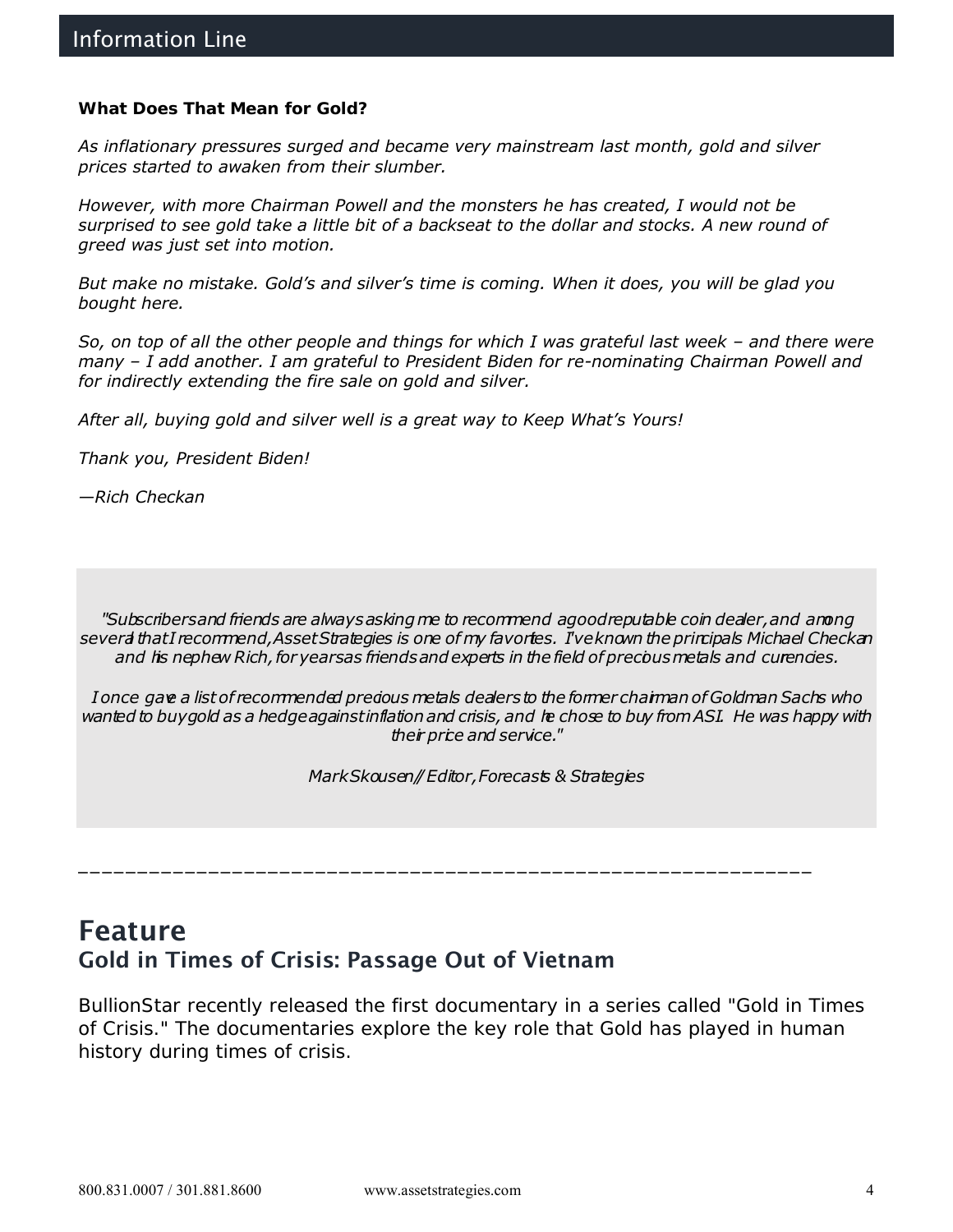### Information Line

The first episode is titled "Passage out of Vietnam". Learn about how gold played a pivotal role in the aftermath of the Vietnam War, how it became the money of choice for official and unofficial dealings, and how gold provided those lucky or shrewd enough to have it, a ticket to survival and a passage to freedom.

We have been given permission to share it, so please take the time to enlighten yourself with the video below:



*[Click Here to View.](https://www.youtube.com/watch?v=PqMzZu31zBY)*

*"As the Publisher of The Oxford Club financial group for over 28 years, I've learned to be very selective in who I recommend to our Members. When it comes to buying precious metals and offering services for offshore diversification and protection of assets, there's only a few groups I would trust. Asset Strategies International is one of the select firms I recommend without hesitation. I've worked with them for decades. ASI is a familyled business that offers the perfect complement of hard asset services and expertise for our Members, with the utmost professionalism andresponsiveness."*

*Julia Guth// CEO & Executive Publisher, Oxford Club*

**\_\_\_\_\_\_\_\_\_\_\_\_\_\_\_\_\_\_\_\_\_\_\_\_\_\_\_\_\_\_\_\_\_\_\_\_\_\_\_\_\_\_\_\_\_\_\_\_\_\_\_\_**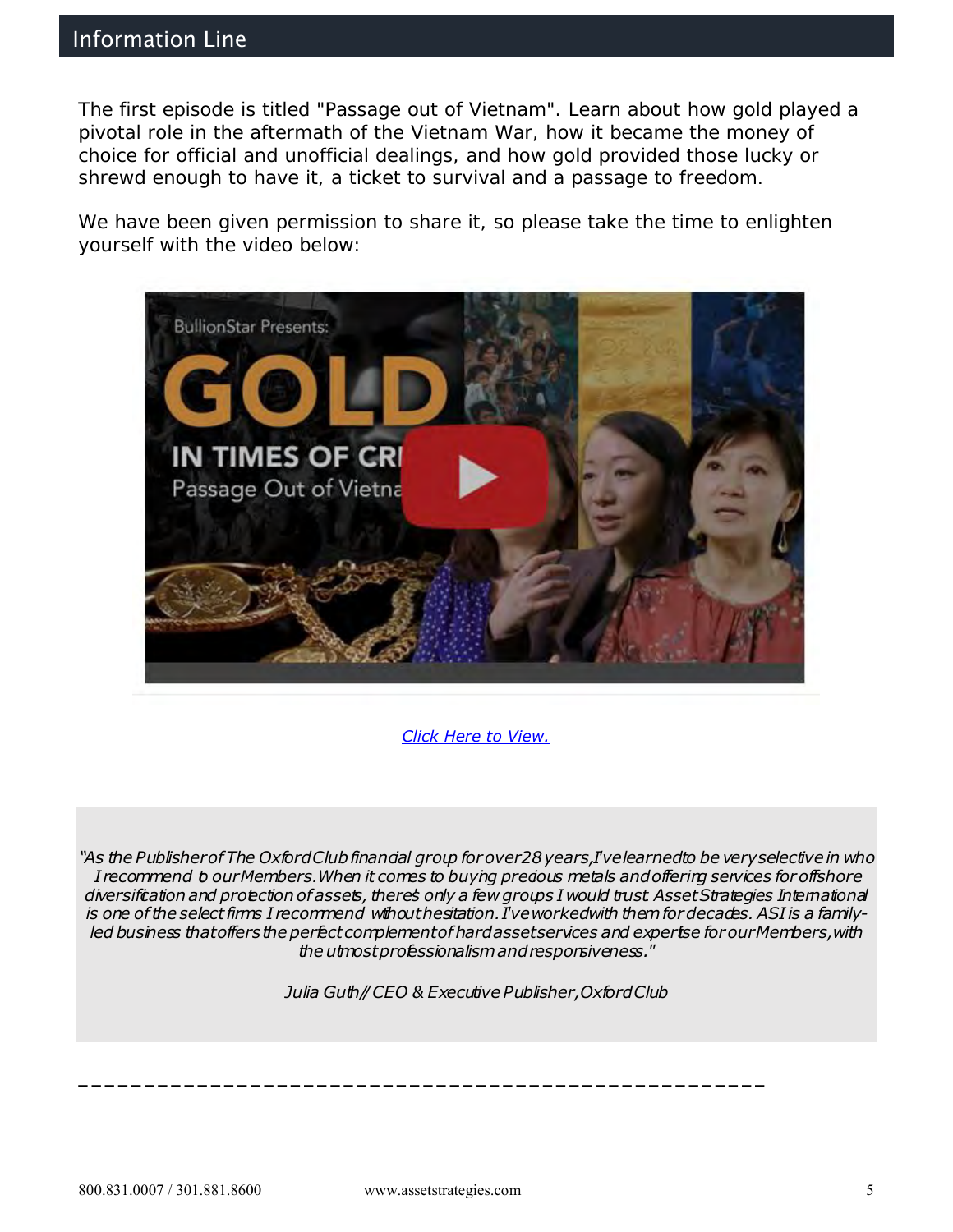# Hard Stuff Gold & Vietnam: An Interview

A major thread in the tapestry of ASI's nearly 40 years of history is the Vietnam refugee crisis. Our often referenced "Tale of Taels" (which you can find a reprint of in this month's newsletter) tells the story of ASI founders Glen O. Kirsch and Michael Checkan as employees of Deak-Perera decades ago assisting refugees with turning their gold into an opportunity for a new life in America.

ASI's clientele today spans the globe, and includes many Vietnamese immigrants, one of whom we were lucky enough to interview about her experiences. Although she wishes to remain anonymous, she hopes that her story will help others understand the importance of hard assets in a crisis.

**Q: Were you/your family prepared for the deteriorating political and economic situation in Vietnam?** 

**A:** Besides setting up a bunker of sandbags in the house to protect us in case of the Viet Cong's unexpected attacks, we would also store food, water, and a "go bag." Secretly, those who could afford it would buy gold in the form of jewelry and gold leaves\* for long term storage.

The war in Vietnam has caused many people to always live in "survival mode." We have learned to live one day at a time and be prepared for the worst.

**Q: How did gold play a pivotal role for you in the aftermath of the war?** 

**A:** Collecting gold and diamonds has been ingrained in Asian culture for centuries. However, I never thought that one day I would need those shining yellow leaves to help me find freedom from the communist regime.

Three years after South Vietnam was taken over, I found out that the communists secretly were allowing the Chinese-Vietnamese people to leave Vietnam under one condition… we needed to pay in gold.

With the gold I had been accumulating since I was a teenager, I jumped at the opportunity. I never forgot the feeling when the fisherman cut the last rope and pushed the fishing boat out toward the open sea. Together—with over 300 Vietnamese-Chinese people jammed in like sardines—we were on an unknown journey during the dark night. Who would have thought that gold could be a means to escape the communists?

**Q: What do you think is the sentiment now for the average Vietnamese person about the value of money and hard tangible assets in particular?**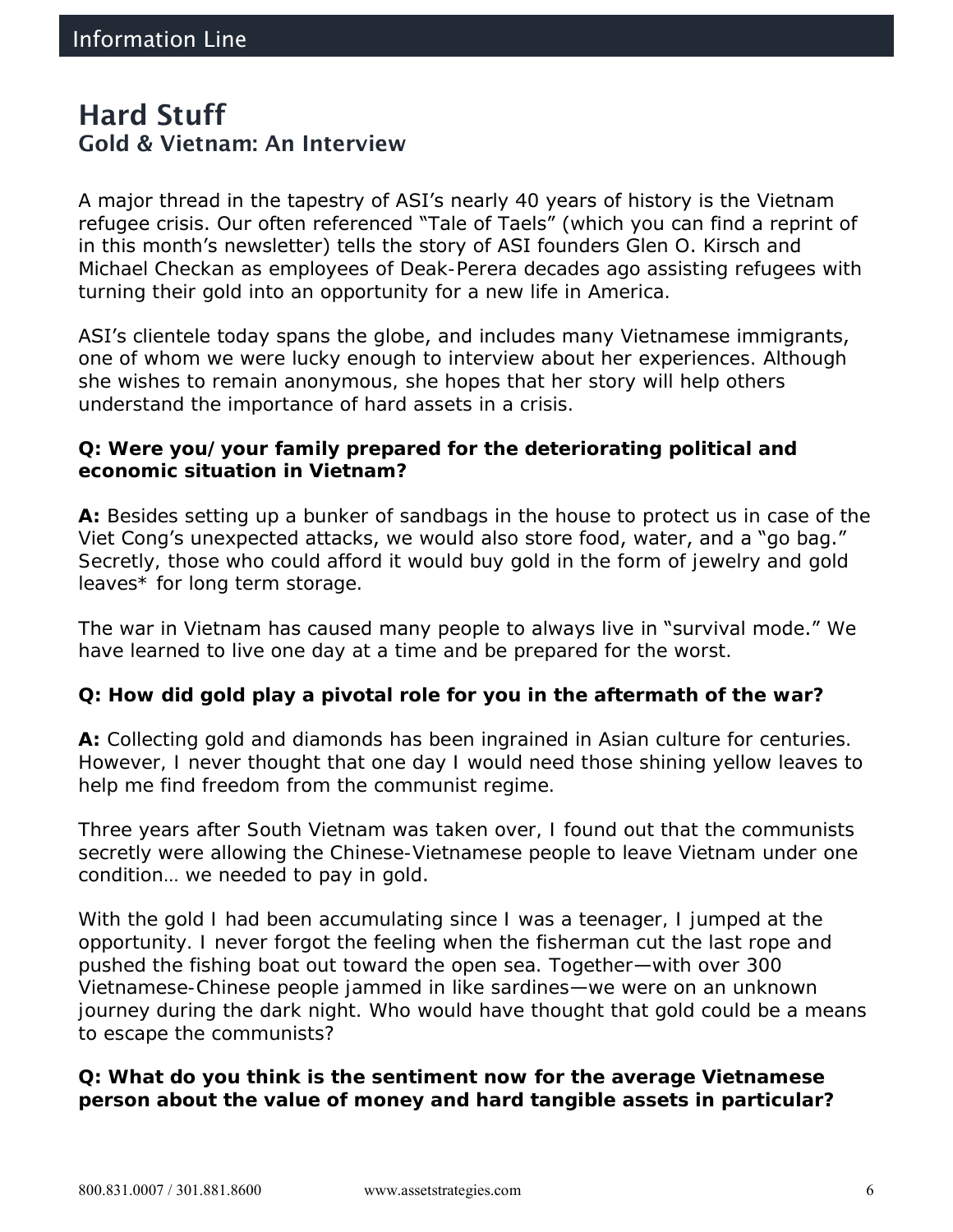**A:** I could be wrong, but in my opinion, the 30-year war in Vietnam has taught the Vietnamese NOT to trust paper money. The communist government often changed the currency as they felt necessary. This was one of their ways to control and level down the rich. We could wake up one day and find that all the cash we had at the bank was worth nothing. This was one of the reasons why those who could afford it would trade paper money for gold coins, diamonds, and jewelry.

To the Vietnamese mentality, gold is money, gold is inheritance for the next generation, and gold is for emergencies and/or during tough economies. In Asian countries, gold is also used in purchase of land, farms, cattle, and in important ceremonies like weddings, anniversaries, etc.

**Q: Outside of gold allowing you to exit Vietnam, what other benefits has gold ownership provided to you?** 

**A:** When I arrived in the refugee camp in Kuantan Island, Malaysia, I had nothing. Just the clothes on my body, no shoes. I spoke little English and was penniless. However, based upon my past experience in Vietnam, I began to buy gold every time I had some extra cash.

At that time, I bought gold Krugerrands and silver coins at the local coin dealers.

Later, when the price of gold went up, I was able to sell some of my gold and purchase a house, a car, and send money home to help my family and fellow Vietnamese. I paid cash for everything.

Gold also enabled me to pay for my education and I became re-certified as a doctor in the U.S.A. Subsequently, I collected even more gold and was able to purchase real estate to use as rental properties.

Most importantly, gold not only provided me security and peace of mind, but it also enabled me to fulfill my philanthropy goals. After retirement in 2009, I wanted to travel and pursue my solitary retreat, so I sold all my rental properties and converted the funds back to gold and silver. But this time, I began to store my wealth in different locations in the world.

**Q: What do Americans need to do to protect their wealth? What differences do you see in the mentality of Americans versus Vietnamese when it comes to gold ownership?** 

**A:** After living in America for a decade, I realized that most Americans don't really see gold as store of value and a survival tool. Maybe this is because the American people have been very blessed to have freedom and peace for many generations, and therefore survival may not be the first thing in their mind.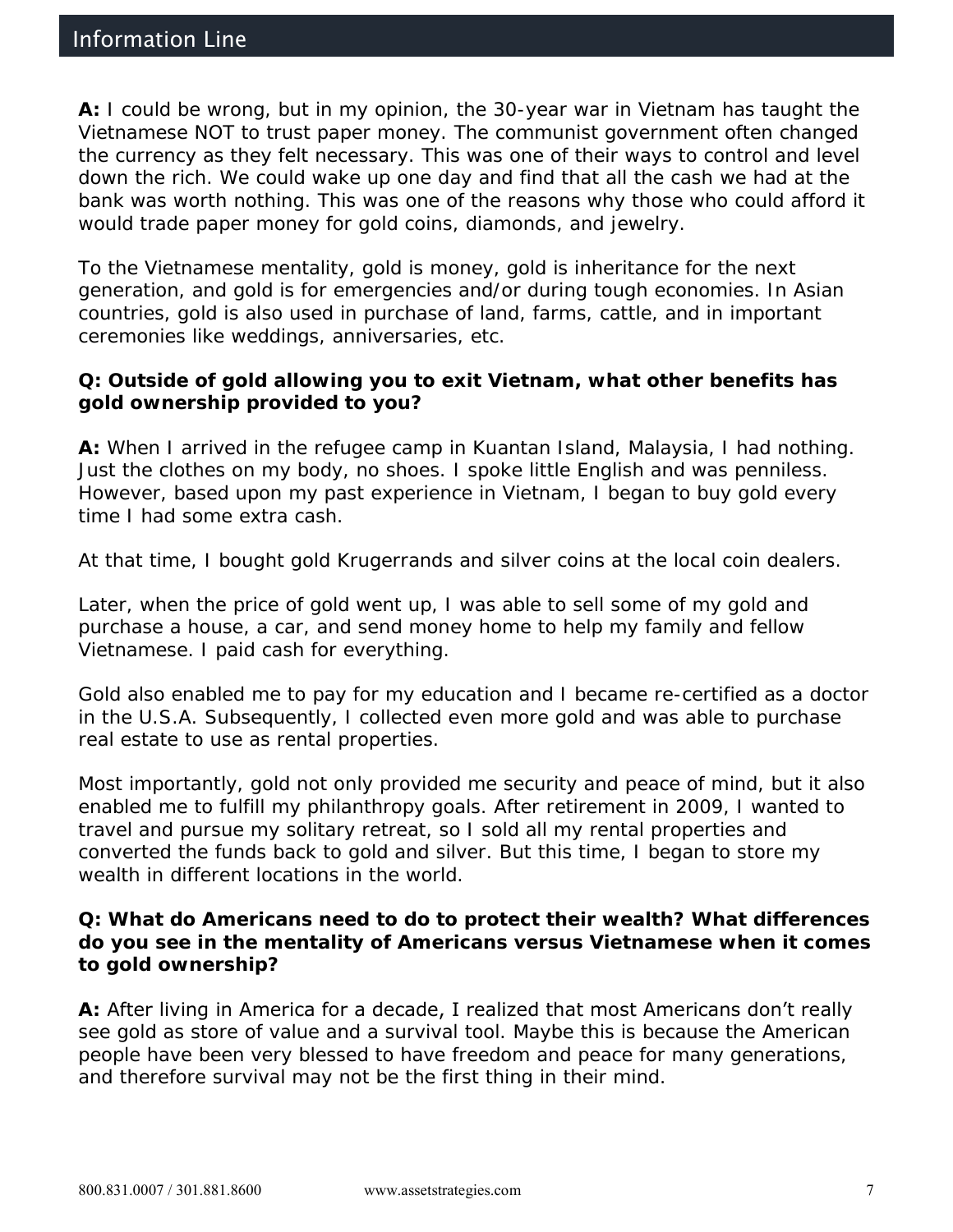However, I have seen changes during the last decade. The recent political, economic, and civil unrest in America may have awakened some American people. I have definitely noticed more people with more interest in gold, silver, and semiprecious metals. ASI and other gold dealers have provided great educational information to encourage the American people to focus more on precious metals as part of their investment portfolios. In fact, I am very impressed with the number of super-wealthy individuals and companies that have put their value in gold, silver, and mining.

I believe we are in an extremely critical time in history. Those who are open minded will not only survive, but will thrive. Gold will stand the test of time no matter what kind of economic or political situations, war, or peace time will arise.

A protective shield is made by metal, not by paper.

With that understanding, I will continue to buy gold.

*\*Note: The gold leaves referenced are gold taels. These are thin sheets of gold commonly bought and sold in Asia. Each tael consists of 2.5 pieces of gold collectively weighing 37.5 grams or 1.2 troy ounces.*

*"If there's anything you need in terms of handling your bullion -buying, storage, certificates, etc. -The staff at ASI are the folks you want to do business with. That's the truth."*

*Porter Stansberry // Stansberry & Associates*



The Inside Story The Tale of the Taels By Michael Checkan

A Hard Lesson about Hard Money Gold protects wealth.

This lesson isn't new. But we do have to rediscover it from time to time. Back in 1975, I was a senior officer with the world's oldest and largest dealer in precious metals and foreign currencies, Deak-Perera. I learned a lesson first-hand that taught me about the importance of the "barbaric relic" … GOLD!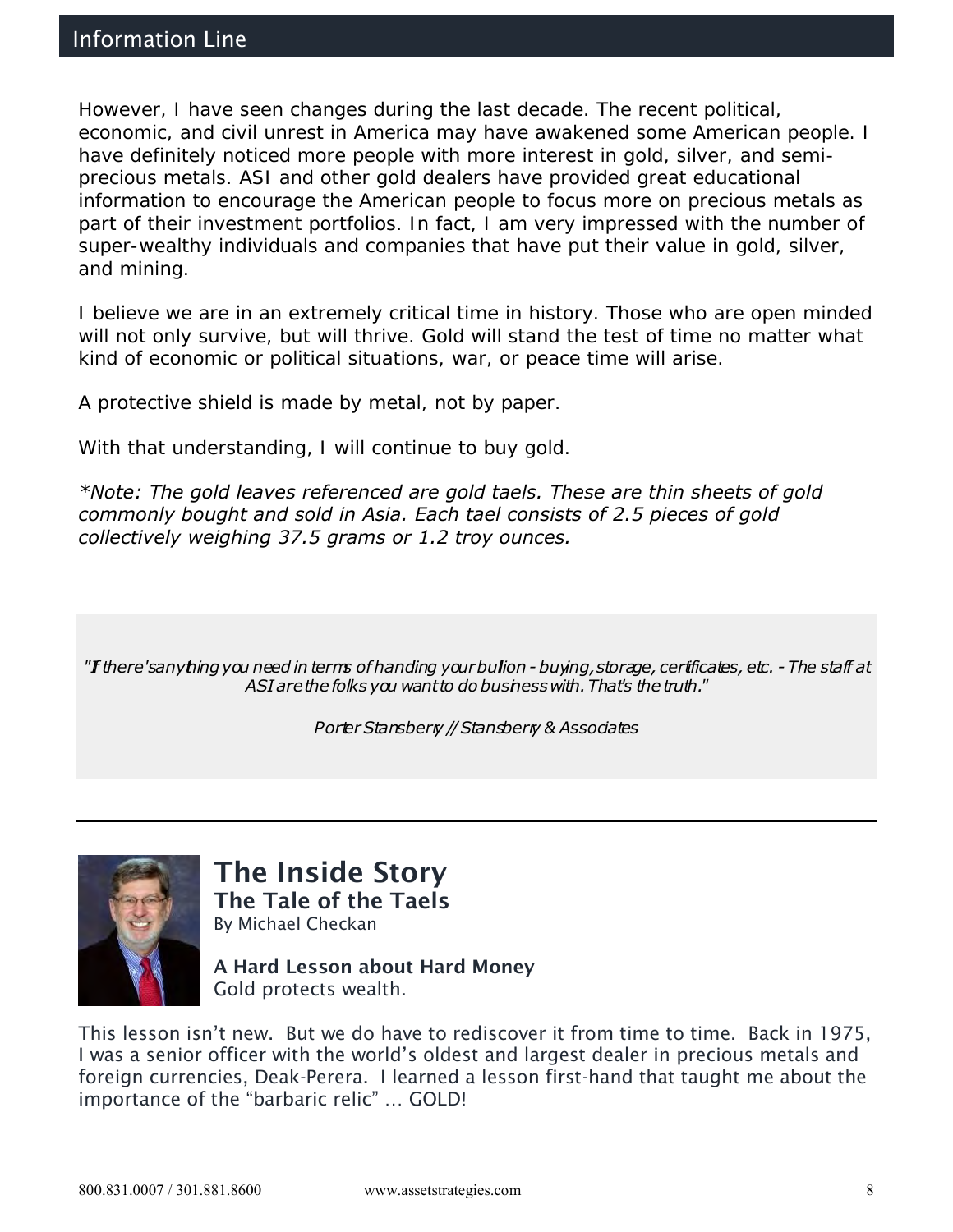Deak-Perera was one of the few financial institutions in the U.S. with a combined expertise in precious metals, foreign currencies, and international banking. As a result of this knowledge, they were invited by the U.S. State Department in April 1975 to assist the South Vietnamese refugees that were being air-evacuated into Guam and the U.S. as Saigon fell.

Deak-Perera would soon be catapulted into the national limelight. Their role was the exclusive "money changer" for all five of the Vietnamese Refugee Camps.

You may recall, it was only as of January 1, 1975 that American citizens were once again permitted to legally own bullion gold. It had been illegal to own gold since 1933 when President Roosevelt took the U.S. off the gold standard and confiscated gold.

Unaccustomed as we were to handling displaced persons, it was nonetheless clear that even the most prominent of these refugees would be arriving at the camps with little more than the clothes on their backs and whatever valuables they were able to carry. Who knew what those valuables would be … but one thing was certain, they wouldn't be drawing checks on their local banks. All banks in that impoverished country had been nationalized along with the rest of the economy. The cruel joke you heard was that Vietnam was a true cash and carry economy.

### A Day That Changed My Life

May 1975 found me at Eglin Air Force Base, Florida, one of the 5 refugee camps. Two particular families are burned in my mind …

Wearing what had once been an expensively tailored suit was a middle-aged man, trim and well spoken. He obviously cared deeply about his bedraggled family. He had been a businessman in Vietnam, in fact, a banker. But now his family's total fortune was contained in the small dingy canvas bag that he hung on to for dear life.

Even through all the adversity he and his family had recently experienced, there was still a glimmer of hope in his eyes. Despite losing his job, his home and his country, what he gazed upon in that canvas bag caused an expression of relief on his face. It was his golden anchor! It was his key to a new life in a new country.

I was about to learn the role of gold in a crisis.

He poured the contents of the bag onto the table. There, gleaming in the sun, were 24-Karat gold TAELs … a form of gold bullion indigenous to South East Asia. Each weighed 1.2 ounces. (37.5 grams) of pure .9999 fine gold. They looked like wafers … thin sheets delicately wrapped in paper.

It was Deak-Perera's job to buy the gold Taels from the refugees, and, with the proceeds, issue traveler's checks.

Further back in line, there was another refugee who was less fortunate than the banker carrying gold Taels. Much like the banker, he was a successful businessman before being uprooted with his family by war.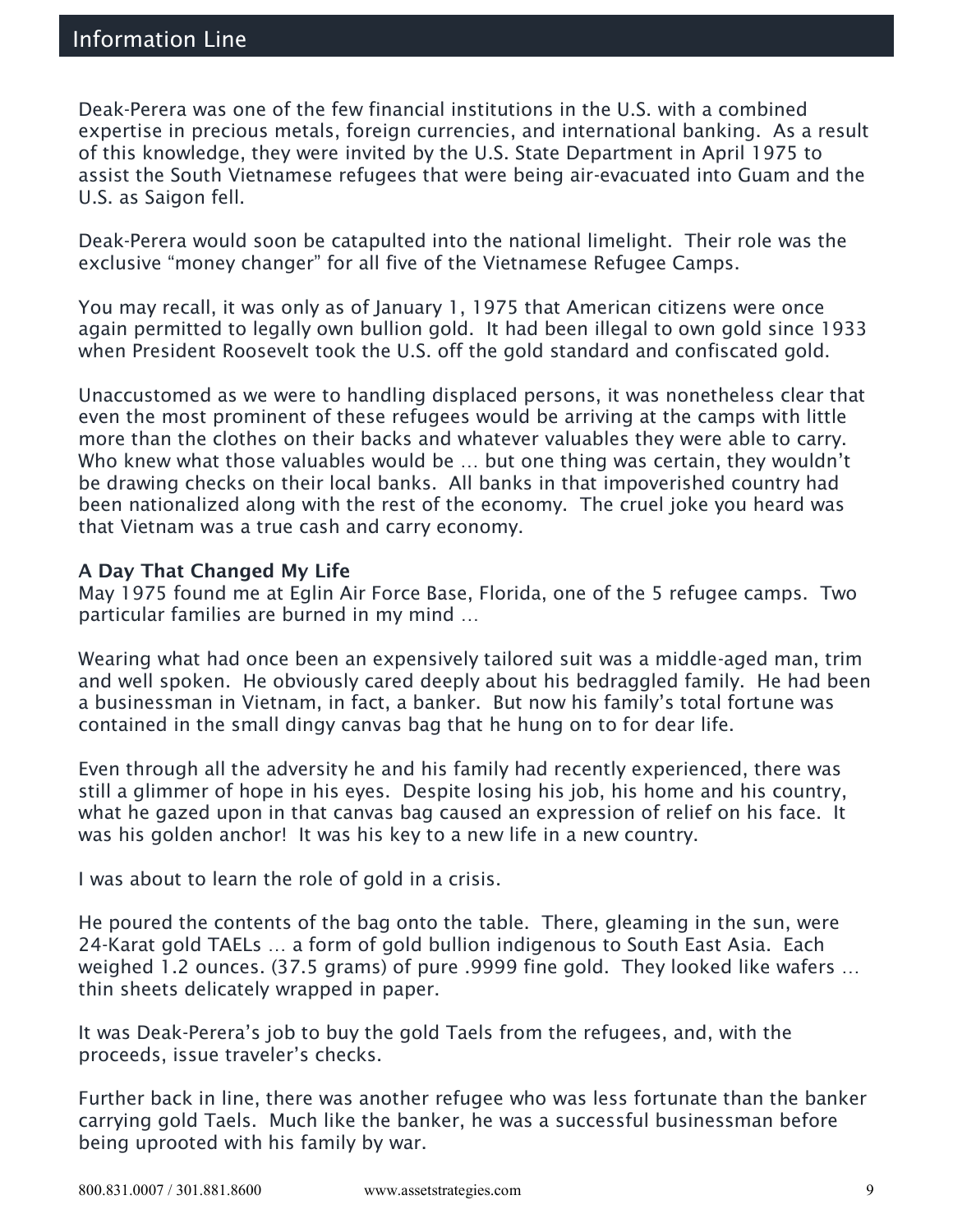He approached my table with two suitcases in-hand. Like his countryman with the Taels, he had worked very hard, saved extremely well, and carried all his worldly wealth in those satchels.

But, there was one major difference. His wealth was in the form of Piasters, paper money issued by the Republic of Vietnam. These paper promises of a government that no longer existed were worthless. Can you imagine … a lifetime of toil for two suitcases filled with worthless paper?

Worthless as well were the U.S. issued Military Payment Certificates (MPC) which carried the likeness of movie stars. Other items, even valuable diamonds, jade and loose gems, were hard to exchange on the spot for a fair price. Only gold had a quick and ready market.

Before that day, I always knew that precious metals were an important asset. But, after looking into the eyes of these two men and their families, I knew first-hand the value of gold and other precious metals—they held their value when nothing else did.

### Is the Tale of the Taels Still Relevant Today?

Does gold in 2007 offer the same peace of mind and protection to Americans that it has through 5,000 years of history?

Absolutely!

As an American, there are many threats to your hard-earned wealth. The most insidious is not military in nature. It is the weakening of the U.S. dollar.

For the United States, the invoices are piling up. The costs of military conflicts, out-ofcontrol government spending, rising healthcare, and entitlement programs for the vast number of emerging baby boomers add up to a number well in excess of revenue. The only politically acceptable solution is to print more money and devalue the dollar.

A good friend of mine, Don Mackay-Coghill, the "Father of the Krugerrand," and respected figure in the precious metals industry for nearly half a century, recently had the following to say on the subject of the weakening dollar and the future of precious metals …

"Because the action that needs to be taken to begin to turn the ship around is politically untenable, the only way out for the politicians on both sides of the house is the well-worn track of devaluing the dollar by dramatically increasing the money supply---what used to be reported as M3. Having been fairly bearish on precious metal prices for a long period, I have over the past eighteen months turned into a full-blown bull. For the past five years or so the gold price has, in my opinion, simply reflected the weakness of the US dollar. Over the next five years the driver is going to revert to the same driver that pushed gold to \$850 per ounce in January 1980---INFLATION---and this time around it is my view that the forthcoming bull run is going to dwarf anything